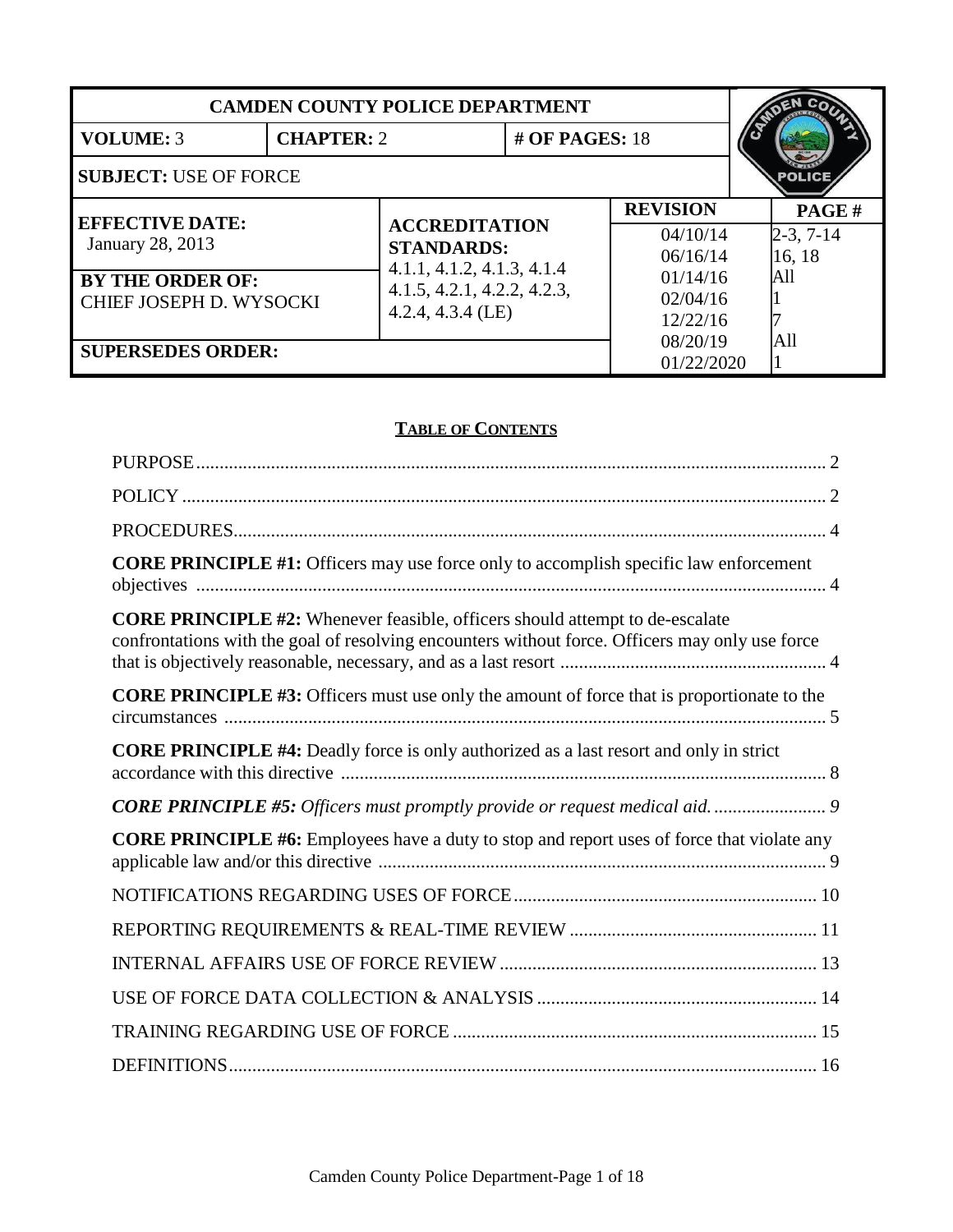#### <span id="page-1-0"></span>**PURPOSE**

**1. The primary purpose of this directive is to ensure officers respect the sanctity of life when making decisions regarding use of force.** Sworn law enforcement officers have been granted the extraordinary authority to use force when necessary to accomplish lawful ends. That authority is grounded in the responsibility of officers to comply with the laws of the State of New Jersey regarding the use of force and to comply with the provisions of this directive. Equally important is law enforcement's obligation to prepare individual officers in the best way possible to exercise that authority.

In situations where law enforcement officers are justified in using force, the utmost restraint should be exercised. Use of force should never be considered routine. In exercising this authority, officers must respect the sanctity of all human life, act in all possible respects to preserve human life, do everything possible to avoid unnecessary uses of force, and minimize the force that is used, while still protecting themselves and the public.

### <span id="page-1-1"></span>**POLICY**

**2. This directive applies to all officer uses of force.** This directive establishes guidelines for officers with regard to use of force. This directive applies to all uses of force, whether officers are on- or off-duty. This directive complements the Critical Decision-Making model (CDM) that is the core of the Department's use of force training. CDM provides officers with an organized way of making decisions about how they shall act in any situation, including situations that may involve potential uses of force.

**3. This directive recognizes constitutional principles, but aspires to go beyond them.** The Fourth Amendment requires that an officer's use of force be "objectively reasonable." *Graham v. Connor*, 490 U.S. 386 (1989). Under this standard, an officer may only use force that a reasonable officer would when facing similar circumstances. The objectively reasonable standard acknowledges the difficult decisions that officers are forced to make under rapidly evolving and often unpredictable circumstances, but it does not provide specific guidance on what to do in any given situation.

The Constitution provides a "floor" for government action. This Department aspires to go beyond *Graham* and its minimum requirements. Sound judgment and the appropriate exercise of discretion will always be the foundation of police officer decision making in the broad range of possible use of force situations. It is not possible to entirely replace judgment and discretion with detailed policy provisions. Nonetheless, this directive is intended to ensure that de-escalation techniques are used whenever feasible, that force is only used when necessary, and that the amount of force used is proportionate to the situation that an officer encounters.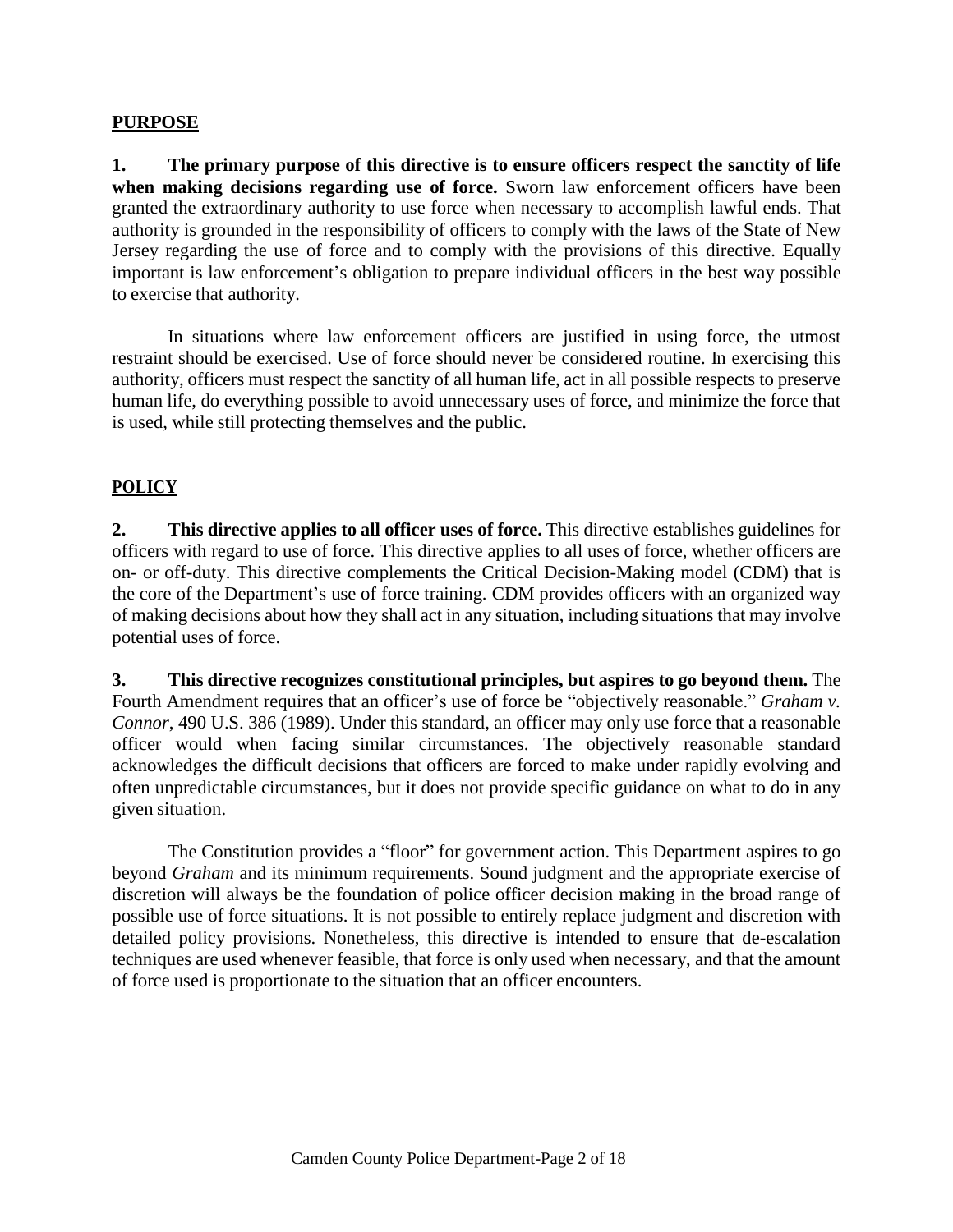The Department's core use of force principles are as follows:

CORE PRINCIPLE #1: Officers may use force only to accomplish specific law enforcement objectives.

CORE PRINCIPLE #2: Whenever feasible, officers should attempt to de-escalate confrontations with the goal of resolving encounters without force. Officers may only use force that is objectively reasonable, necessary, and as a last resort.

CORE PRINCIPLE #3: Officers must use only the amount of force that is proportionate to the circumstances.

CORE PRINCIPLE #4: Deadly force is only authorized as a last resort and only in strict accordance with this directive.

CORE PRINCIPLE #5: Officers must promptly provide or request medical aid.

CORE PRINCIPLE #6: Employees have a duty to stop and report uses of force that violate any applicable law and/or this directive.

**4. Officers will be disciplined for violations of this directive.** This directive is not intended to create or impose any legal obligations or bases for legal liability absent an expression of such intent by a legislative body, court, or agency. Nevertheless, officers have an affirmative, individual duty to ensure compliance with this directive and with applicable state and federal laws. This applies to the officer's own conduct, as well as observation or knowledge of the conduct by other employees. This directive reinforces the responsibility of officers to take those steps possible to prevent or stop illegal or inappropriate uses of force by other officers. Actions inconsistent with this directive may result in disciplinary action, up to and including termination. At the same time, officers whose actions are consistent with the law and the provisions of this directive will be strongly supported in any subsequent review of their conduct regarding the use of force.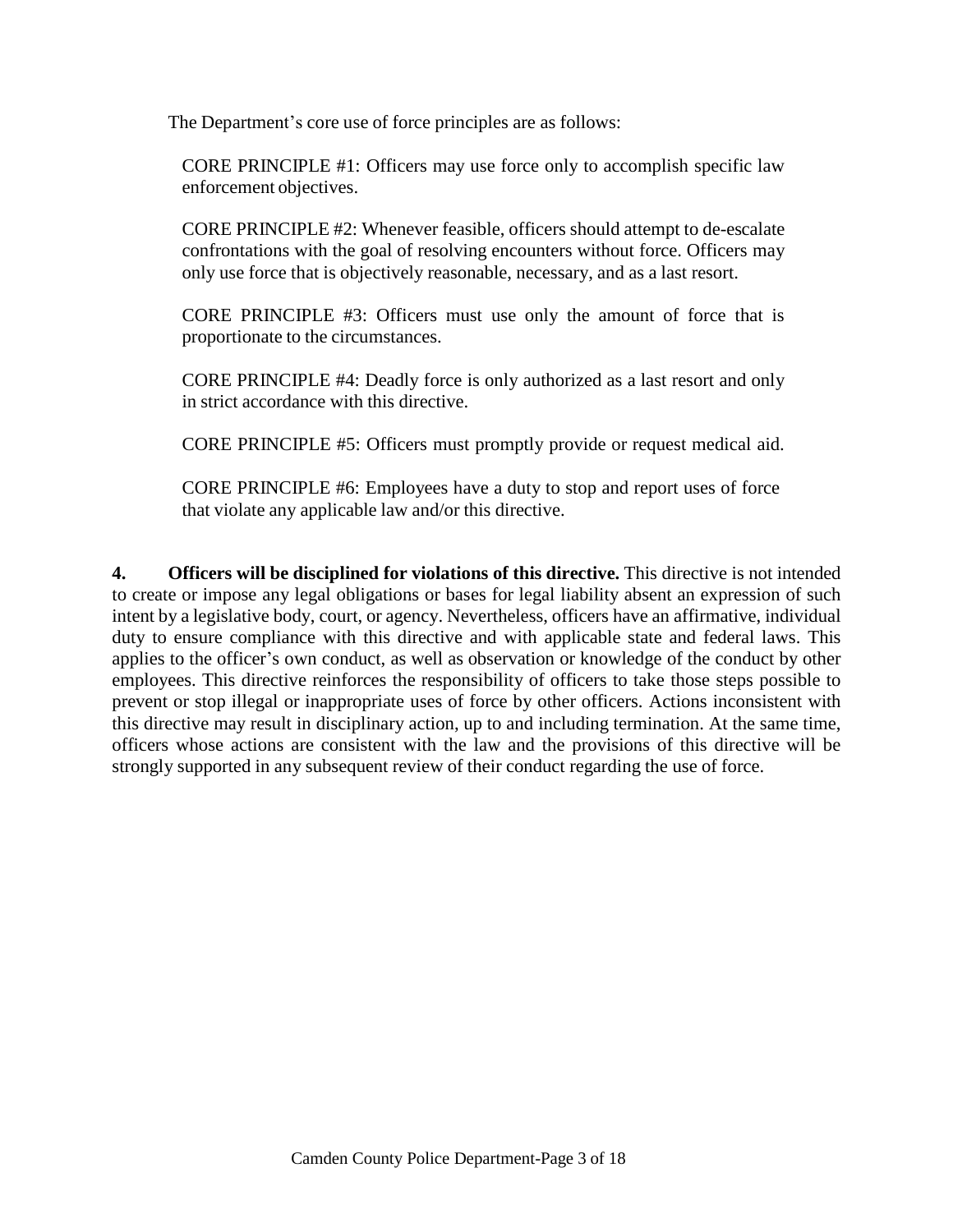## <span id="page-3-0"></span>**PROCEDURES**

### <span id="page-3-1"></span>**CORE PRINCIPLE #1: Officers may use force only to accomplish specific law enforcement objectives.**

#### **5. Officers** *may* **use force for the following legitimate law enforcement objectives:**

- To effect lawful law enforcement objectives, such as to effect a lawful seizure (an arrest or detention) or to carry out a lawful search;
- **b.** To overcome resistance directed at the officer or others;
- To prevent physical harm to the officer or to another person, including intervening in a suicide or other attempt to self-inflict injury;
- d. To protect the officer, or a third party, from unlawful force; or
- To prevent property damage or loss.

#### **6. Officers** *may not* **use or threaten to use force for the following reasons:**

- To resolve a situation more quickly, unless the extended delay would risk the safety of the person involved, officers, or others, or would significantly interfere with other legitimate law enforcement objectives;
- **b.** To punish a person or to retaliate against them for past conduct or to impose punishment;
- To prevent a person from resisting or fleeing in the future;
- d. To force compliance with an officer's request, unless that request is necessary to serve officer or public safety, or criminal adjudication; or
- Based on bias against a person's race, ethnicity, nationality, religion, disability, gender, gender identity, sexual orientation, or any other protected characteristic.

### <span id="page-3-2"></span>**CORE PRINCIPLE #2: Whenever feasible, officers should attempt to de-escalate confrontations with the goal of resolving encounters without force. Officers may only use force that is objectively reasonable, necessary, and as a last resort.**

- **7. Officers will use de-escalation and force-mitigation tactics and techniques whenever safe and feasible to do so.** It should be every officer's goal to resolve all situations without using force. To make this more likely, officers must use de-escalation and force-mitigation tactics and techniques whenever doing so will not put the officer or another person at undue risk.
	- **a.** Officers will receive substantial training on the Critical Decision-Making (CDM) model, as well as when and how to appropriately use de-escalation and forcemitigation, including but not limited to *Tactical Communication*, *Tactical Positioning*, and *Time as a Tactic*.
- **8. Officers will provide clear instructions and warnings whenever feasible before using**  force. Whenever safe and feasible, officers should not use force immediately when encountering noncompliance with lawful verbal directions. Instead, whenever safe and feasible, before using force, officers should:
	- **a.** Provide clear instructions and warnings;
	- **b.** Seek to communicate in non-verbal ways when a verbal warning would be inadequate (such as when the person does not speak English, or is unable to hear or understand warnings);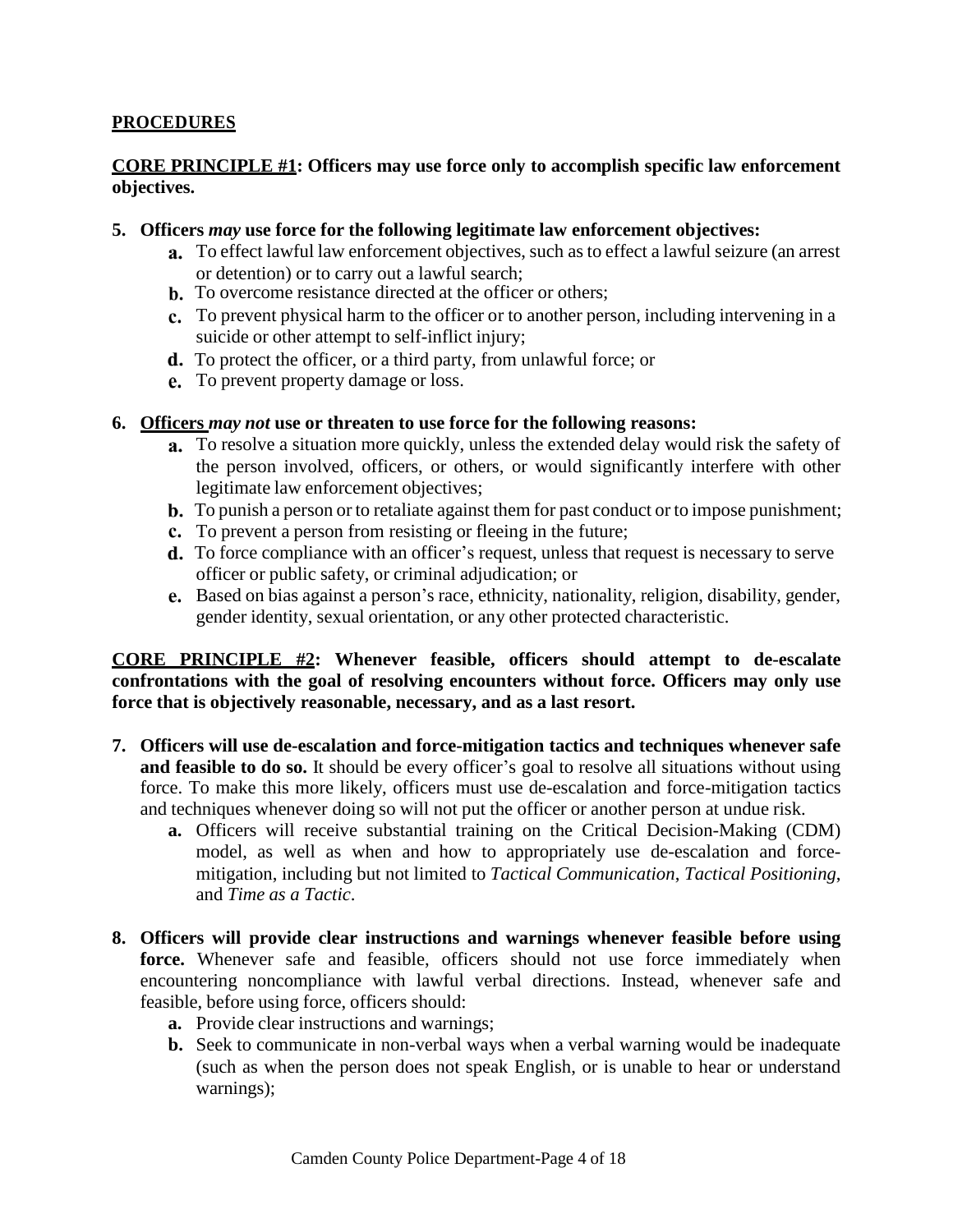- **c.** Indicate the consequences of refusing to comply with a mandatory order, including that force will be used unless the person complies; and
- **d.** Give the person a reasonable amount of time to comply.
- **9. Officers must consider an individual's mental, physical, or other incapacities.** Officers must, when feasible, consider whether a person's failure to comply with an officer's command is due to a medical condition, mental impairment, physical limitation, developmental disability, language barrier, drug interaction, behavioral crisis, or other factors beyond the individual's control. In these situations, officers should consider whether specific techniques or resources would help resolve the situation without force.
- **10. Officers should not exercise force unless it is necessary and as a last resort.** Officers should exhaust all other reasonable means before resorting to the use of force. Using force only as a last resort means that officers not engage in unnecessary, overly aggressive, or otherwise improper actions that create a situation where force becomes needed. Using force only as a last resort also means that an officer shall not use force if a safe alternative would achieve the law enforcement objective.

### <span id="page-4-0"></span>**CORE PRINCIPLE #3: Officers must use only the amount of force that is proportionate to the circumstances.**

- **11. Officers must evaluate all the circumstances facing them in the field to determine whether force is appropriate and what amount is proportionate.** Officers encounter a wide range of situations in the field, but the sanctity of human life should be at the heart of every decision an officer makes. When force cannot be avoided through de-escalation or other techniques, officers must use no more force than is proportionate to the circumstances. In general, the greater the threat and the more likely that the threat will result in injury or death, the greater the level of force that may be immediately necessary to overcome it. Consistent with training, some of the factors that officers should consider when determining how much force to use include:
	- **a.** The risk of harm presented by the person;
	- **b.** The risk of harm to the officer or innocent citizens by using force;
	- c. The seriousness of the law enforcement objective;
	- Whether further de-escalation techniques are feasible, including the time available to an officer to make a decision, and whether additional time could be gained through tactical means;
	- If there is a practical, less harmful alternative available to the officer;
	- f. Mental or physical disability, medical condition, and other physical and mental characteristics; and
	- Whether there are other exigent/emergency circumstances.
- **12. As a situation changes, officers must reevaluate the circumstances and continue to respond proportionately.** Over the course of an encounter, the circumstances and threats an officer faces may change. Consistent with training and the CDM process, while using force, officers must continually assess the effectiveness, proportionality, and necessity of their actions.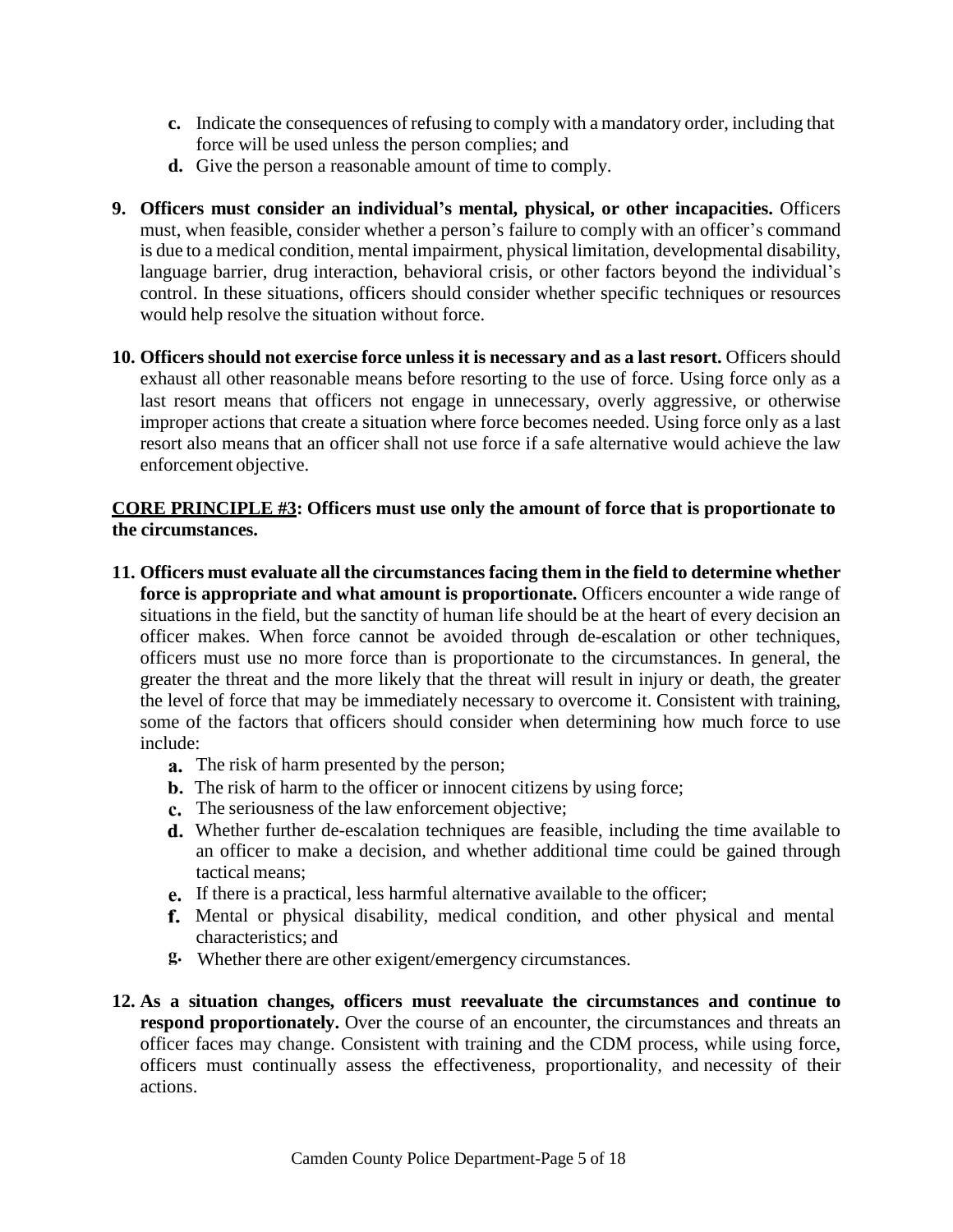- **13. This Department trains officers on the following range of force options.** The force options available to an officer fall along a continuum. Officers are not required to exhaust one type of force before moving to a greater force. Sound judgment and the appropriate exercise of discretion will always be the foundation of officer decision making in the broad range of possible use of force situations. This Department trains its officers on the following force options, from least to greatest force:
	- **a.** Police Presence *(least)*
	- **b.** Verbal Control Techniques
	- **c.** Physical Contact
	- **d.** Holding Techniques
	- **e.** Compliance Techniques
	- **f.** Control Instruments
	- **g.** Physical Force
	- **h.** Impact Weapons
	- **i.** Canine Apprehension
	- **j.** Conducted Energy Devices
	- **k.** Deadly Force *(greatest*)
- **14. The level of resistance that an officer encounters is a key factor in determining the proportionate amount of force.** It is not possible to determine ahead of time what the proportionate level of force is for every possible situation that officers may face. Nevertheless, one of the key factors in determining what level of force is necessary and proportionate in a given situation isthe level of resistance that an officer encounters. In general, the less resistance an officer faces, the less force the officer should use. The types of resistance officers may encounter fall along a continuum, from a cooperative person to an active assailant. Consistent with training, the following general rules apply when officers are exercising judgment in determining what level of force is necessary and proportionate:
	- **a. Cooperative Person**: When dealing with a cooperative person, officers may rely on police presence and/or verbal control techniques, but should not use greater force.
	- **b. Passive Resistor:** When dealing with a passive resistor, officers may rely on police presence, verbal control techniques, holding techniques, compliance techniques, and/or control instruments, but greater force, such as physical force, impact weapons (batons), and Conducted Energy Devices (CEDs), should not be used.
	- **c. Active Resistor:** In general, when dealing with an active resistor, in addition to the options available for passive resistors, properly trained personnel may use canine apprehension if the canine handler has probable cause to believe that the person has committed a crime, and less intrusive means of apprehension have been exhausted or under the circumstances would be unavailable or ineffective. Further guidance may be found in Department directive CCV4C5.
	- **d. Threatening Assailant:** In general, when dealing with a threatening assailant, officers have all use of force options, other than deadly force, available to them, including impact weapons (such as batons or less lethal ammunition) and CEDs. Although a range of force options are generally available, particular options can be used only if proportional to the threat faced. For example:
		- CEDs and less lethal ammunition may be discharged only in response to resistance that poses a substantial risk of serious physical injury.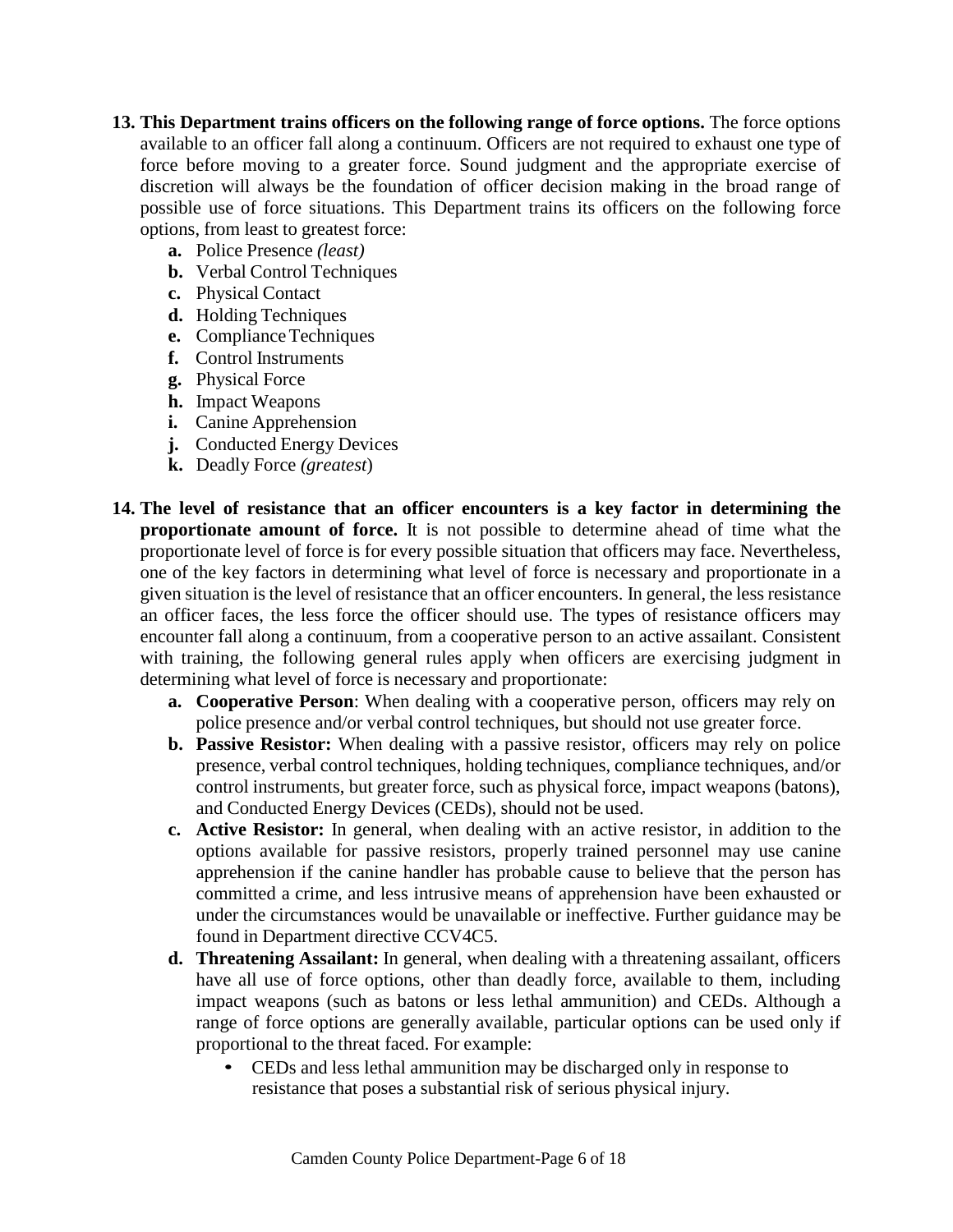- **e. Active Assailant:** In general, when dealing with an active assailant, officers have all force options available, though deadly force should only be used as a last resort and in strict accordance with the guidance below, *see* Core Principle #4.
- **15. When an individual engages in certain aggressive actions, he/she is considered an assailant, not a resistor.** When a person uses force, threatens to use force, or otherwise acts in an aggressive manner that increases the likelihood that they may cause physical injury to an officer or to another person, that person is no longer considered cooperative or even a resistor, but instead becomes an assailant. Flight from an officer does not, on its own, qualify a person as an assailant (*see* Section 24 below for more information).
- **16. When an individual's actions pose an imminent danger, he/she is considered an active assailant, not a threatening assailant.** The difference between a threatening assailant and an active assailant is how immediate a threat the assailant poses to the officer or another person. When the person poses an *imminent danger*, the person is considered an active assailant. When the threat exists but does not amount to imminent danger, the person is considered a threatening assailant.
- **17. Special requirements must be met before an officer may display a firearm.** Unholstering or pointing a firearm are tactics that should be used with great caution. The presence of an officer's firearm, under the right circumstances, can discourage resistance and ensure officer safety in potentially dangerous situations without the need to resort to actual force. At the same time, however, unnecessarily or prematurely drawing a firearm can limit an officer's options in controlling a situation, will create great anxiety on the part of citizens, and may result in an unwarranted or accidental discharge of the firearm. Accordingly, officers should only display their firearms in appropriate tactical situations and using the following principles as guidance:
	- **a. Pointing a firearm.** Consistent with training, officers may point a firearm at a person only when circumstances create a reasonable belief that it may be immediately necessary for the officer to use deadly force. When the officer no longer reasonably believes that deadly force may be immediately necessary, the officer shall, as soon as practicable, secure or holster the firearm.
	- **b. Unholstering a firearm.** Consistent with training, officers may unholster or otherwise display a firearm only when circumstances create a reasonable belief: (1) that the officer is permitted to point a firearm at a person, *or* (2) that unholstering or displaying the firearm may itself help establish or maintain control in a potentially dangerous situation.
- **18. Persons under an officer's control should be positioned in a way so that their breathing is not obstructed.** After gaining control of a person, officers should position the person in a manner to allow the person to breath unobstructed. This means that officers should not sit, kneel, or stand on a person's chest or back, and whenever feasible should not force the person to lie on his or her stomach.
- **19. In addition to this directive, specific weapons directives remain applicable.** In addition to the requirements of this directive, officers may only use weapons in a manner consistent with specific Departmental weapons policies, such as directive CCV3C3 (Weapons & Ammunition), directive CCV4C3 (Conducted Energy Devices – Tasers), and other relevant directives.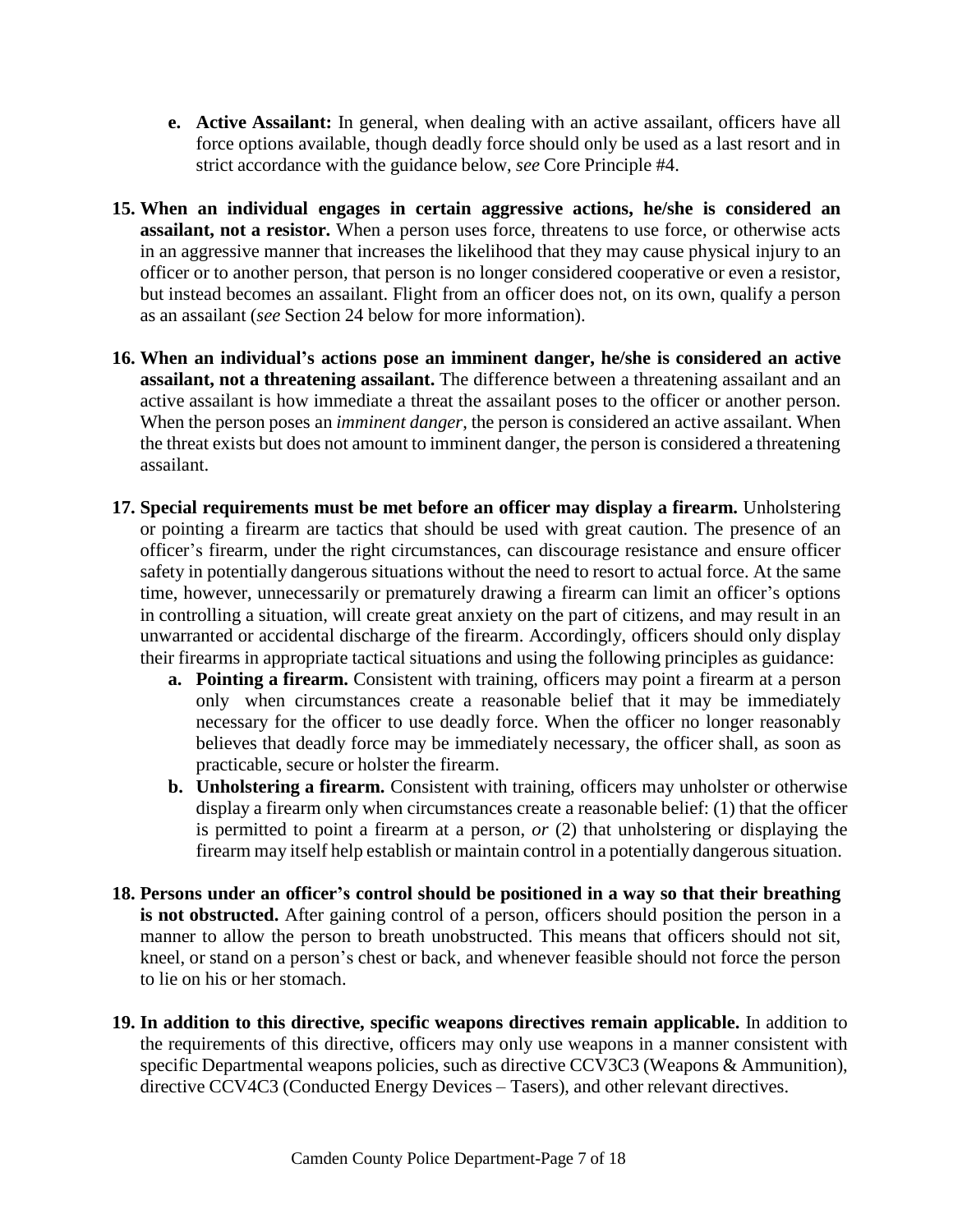<span id="page-7-0"></span>**CORE PRINCIPLE #4: Deadly force is only authorized as a last resort and only in strict accordance with this directive.**

- **20. Deadly force includes, but is not limited to, use of a firearm.** Deadly force is force that an officer knows orshould know creates a substantial risk of causing death or serious bodily harm. Deadly force includes, but is not limited to, firing a firearm in the direction of another person. Depending on the circumstances, deadly force also includes other potentially lethal tactics, such as:
	- **a.** Firing of a firearm at a vehicle, building, or structure in which another person is believed to be; or
	- **b.** Applying a chokehold or similar technique.
- **21. Threatening deadly force does not necessarily constitute deadly force.** A threat to cause death or serious bodily harm, such as by displaying a firearm, does not constitute deadly force, so long as the officer's purpose is limited to creating an apprehension that deadly force will be used if necessary.
- **22. Strict requirements must be met before an officer may use deadly force.** As discussed above, when feasible, officers should try to de-escalate situations, issue verbal warnings, or use non-lethal force with the goal of resolving encounters without using deadly force. There are, however, occasions when deadly force is necessary to protect officers or members of the public. An officer may use deadly force only when the officer reasonably believes such action is immediately necessary to protect the officer or another person from imminent danger of death or serious bodily harm.
	- **a.** If feasible, an officer should identify himself/herself and state his/her intention to shoot before using a firearm.
	- **b.** Officers shall not use deadly force if the officer reasonably believes that an alternative will avert or eliminate an imminent danger of death or serious bodily harm, and achieve the law enforcement purpose at no increased risk to the officer or another person.
- **23. Strict additional requirements must be met before an officer may use deadly force against a moving vehicle.** While any firearm discharge entails some risk, discharging a firearm at or from a moving vehicle entails an even greater risk to innocent persons and passengers because of the risk that the fleeing suspect may lose control of the vehicle. Due to this greater risk, and considering that firearms are not generally effective in bringing moving vehicles to a rapid halt, an officer shall not fire from a moving vehicle, or at the driver or occupant of a moving vehicle, unless the officer reasonably believes:
	- **a.** There exists an imminent danger of death or serious bodily harm to the officer or another person; *and*
	- **b.** No other means are available at that time to avert or eliminate the danger.
- **24. Strict additional requirements must be met before an officer may use deadly force against a fleeing suspect**. An officer may use deadly force to prevent the escape of a fleeing person only if *all* of the following conditions are met:
	- **a.** The officer has probable cause to believe the suspect has committed an offense in which the suspect caused or attempted to cause death or serious bodily harm; *and*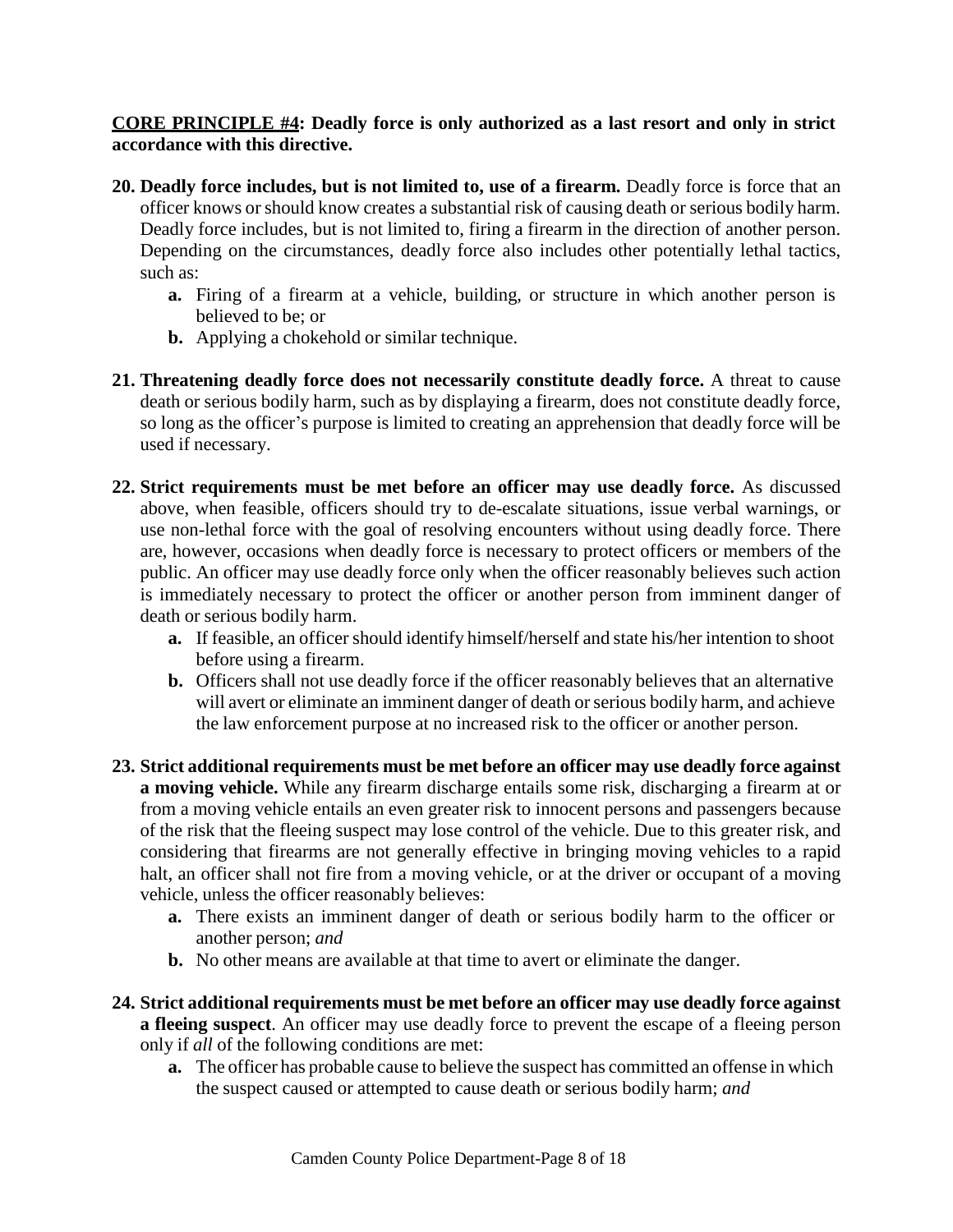- **b.** The suspect will pose an imminent danger of death or serious bodily harm should the escape succeed; *and*
- **c.** The use of deadly force presents no substantial risk of injury to innocent persons.
- **25. There are specific circumstances in which the use of deadly force is prohibited.** In general, officers may not discharge their weapons as a signal for help or as a warning shot, nor may they use deadly force in the following situations:
	- **a.** Solely to prevent property damage or loss;
	- **b.** Solely to prevent the destruction of evidence (for example, under no circumstances shall an officer use a chokehold, or any lesser contact with the neck area, in order to prevent the destruction of evidence by ingestion, unless life threatening to the actor);
	- **c.** Solely to disable moving vehicles; or
	- **d.** Against a person who poses a threat only to themselves (and not to others).

### <span id="page-8-0"></span>**CORE PRINCIPLE #5: Officers must promptly provide or request medical aid.**

- **26. Officers have a duty to provide prompt medical care.** Officers shall always treat people with dignity and respect. Whenever a person is injured, complains of an injury, or requests medical attention, as soon as it is safe and practical, officers shall request medical aid (such as by contacting emergency medical services) and provide appropriate medical care consistent with the officer's training (such as by providing first aid and/or transportation to an emergency medical facility).
- **27. Officers have a duty to continuously monitor individuals for potential medical intervention after a use of force.** Out of respect for the sanctity of life, officers shall closely monitor persons against whom force was used for signs that they require medical assistance. This responsibility applies during transportation and throughout custody. Officers should pay particular attention to persons believed to be pregnant, children, the elderly, and physically frail individuals.

### <span id="page-8-1"></span>**CORE PRINCIPLE #6: Employees have a duty to stop and report uses of force that violate any applicable law and/or this directive.**

- **28. Officers have a duty to prevent and stop illegal and inappropriate uses of force by other officers.** Every employee has an obligation to ensure compliance, by themselves and others, with Department directives and regulations, as well as all applicable laws, regarding use of force. Any employee who observes an officer about to use force that is illegal, excessive, or otherwise inconsistent with this directive must, absent extraordinary circumstances, do whatever he/she can to interrupt the flow of events *before* the fellow officer does something that makes any official action necessary. Officers can serve each other and the public by simply saying or doing the right thing to prevent a fellow officer from resorting to force illegally or inappropriately. Similarly, any employee who observes an officer using force that is illegal, excessive, or otherwise inconsistent with this directive must, absent extraordinary circumstances, do whatever he/she can to interrupt the flow of events and *stop* the use of force.
	- **a.** If a supervisor observes such a violation, the supervisor must issue a direct order to stop the violation.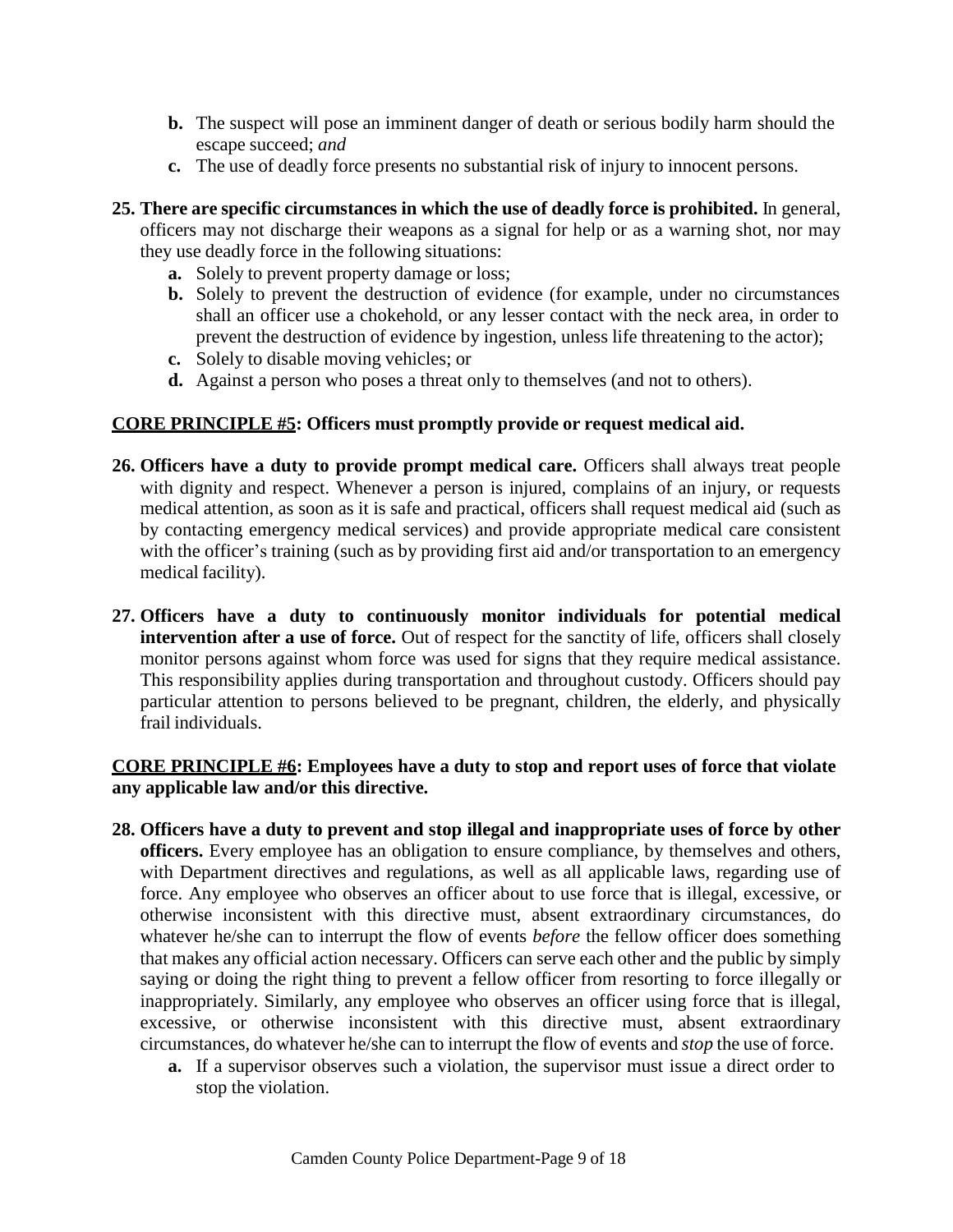#### **29. Employees have a duty to report illegal and inappropriate uses of force by other officers.**

Any employee who observes or has knowledge of a use of force that is illegal, excessive, or otherwise inconsistent with this directive must:

- **a.** Notify a supervisor as soon as possible; *and*
- **b.** Submit an individual written report to a supervisor before reporting off duty on the day the officer becomes aware of the misconduct.
- **30. Employees are prohibited from retaliating against an employee who intercedes in or reports illegal or inappropriate uses of force**. No employee may retaliate, in any form, against another employee who intercedes in or reports a violation of this directive, or who cooperates with an investigation into a possible violation of this directive.

## <span id="page-9-0"></span>**NOTIFICATIONS REGARDING USES OF FORCE**

- **31. Officers must immediately notify the Department of all firearm discharges.** All firearm discharges by an officer must immediately be reported to the Department's Real-Time Tactical Operations and Intelligence Center and to the Camden County Prosecutor's Office. This requirement includes any discharge while an officer is off duty and all unintentional discharges, but does not includes discharges during training and/or qualification sessions or recreational discharges.
- **32. Officers must immediately notify the Department of all critical use of force incidents.** All use of force by an officer that results in death or serious bodily injury, and uses of a firearm by an officer that result in an injury of any degree, must immediately be reported to the Professional Standards Division and to the Camden County Prosecutor's Office.
	- **a.** This notification shall occur before any investigation of the incident is undertaken, other than to secure the scene and to render medical assistance as required.
	- **b.** The Prosecutor's Office shall conduct the subsequent investigation into the use of force in accordance with the New Jersey Attorney General's Supplemental Directive Amending Attorney General's Directive 2006-5. The Prosecutor's Office is also responsible for the necessary notifications to the Division of Criminal Justice ("DCJ"). DCJ may supersede the investigation where there may be a conflict or if the matter is better handled at the state level.
	- **c.** When a prosecutor's detective or investigator, assistant prosecutor, or the prosecutor is involved in the use of force incident, DCJ shall be the lead investigating agency.
	- **d.** If DCJ becomes the lead investigating agency, a shooting response team consisting of DCJ investigators and members of the New Jersey State Police Major Crimes Unit shall normally conduct the investigation.
- **33. Officers must report all other uses of force through the chain of command.** All other use of force incidents—those that do not result in death or serious bodily injury and do not involve the discharge of a firearm—shall be reported through the appropriate Departmental chain of command.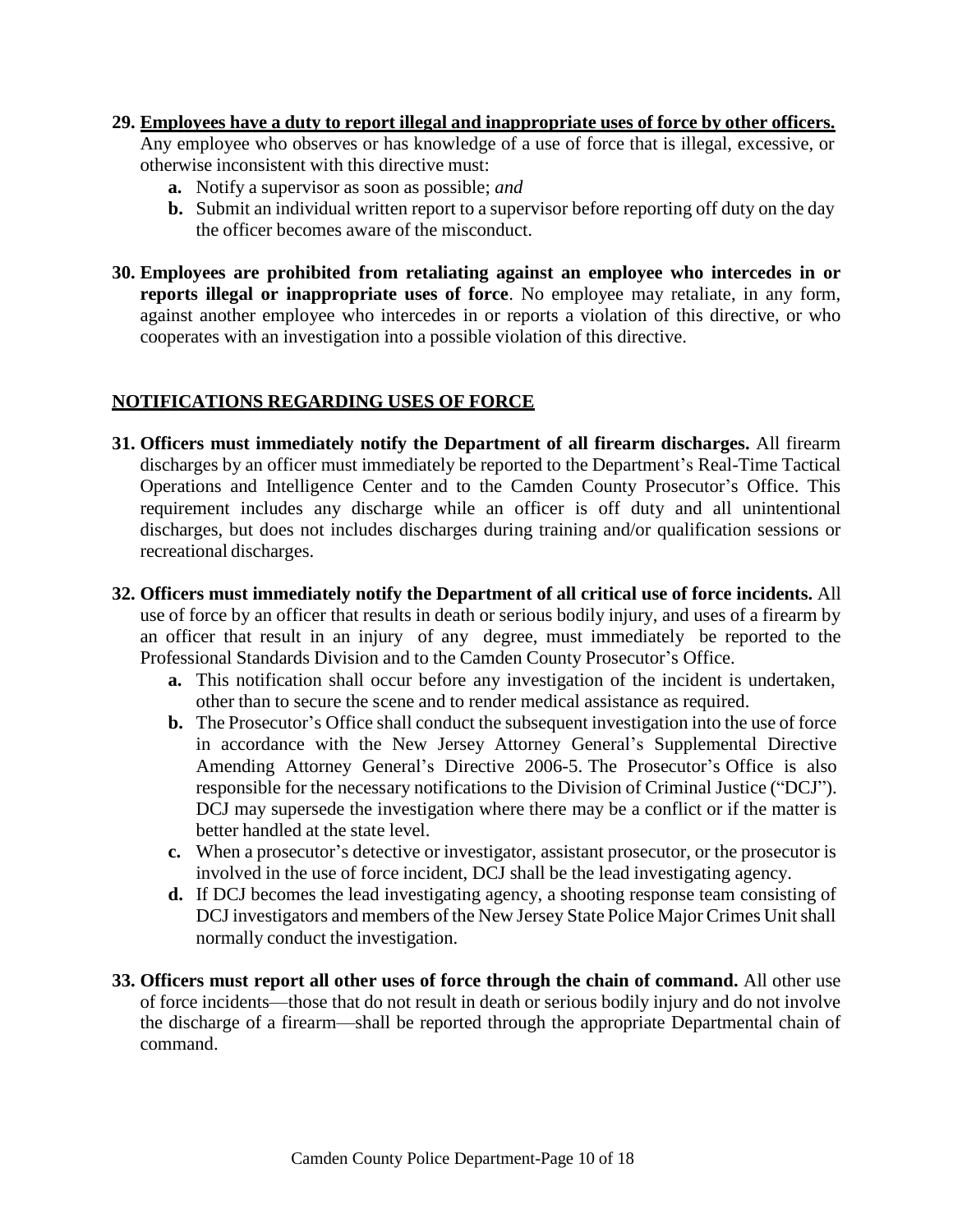## <span id="page-10-0"></span>**REPORTING REQUIREMENTS & REAL-TIME REVIEW**

**34. All employees must complete their reports accurately and completely.** All employees are responsible, at all times, for accurately and completely describing the facts and circumstances concerning any use of force incident, including articulating specific facts to explain an officer's own decision to use force. The Department may impose discipline for any substantial omissions or misrepresentations.

## **35. Every use of force greater than physical contact must be documented and reported.**

Whenever an officer uses a degree of force greater than physical contact, the officer must complete the following reports and submit them through the appropriate Departmental chain of command:

- **a.** A State of New Jersey—Use of Force Report; *and*
- **b.** A Department Blue Team—Use of Force Report; *and*
- **c.** An investigation report and/or supplementary report regarding the nature of the underlying incident (and indicating that the officer has completed Use of Force Reports), with the following conditions:
	- In accordance with New Jersey Attorney General's Supplemental Directive Amending Attorney General's Directive 2006-5, supervisors shall not require officers deploying force that results in death or serious bodily harm, being investigated by the Attorney General's Office, a county prosecutor's office, or DCJ to submit investigation or supplemental reports. Officers are still required to submit Use of Force reports.
	- Only the New Jersey Attorney General's Office, a county prosecutor's office, or DCJ can order such reports. An officer's statements to these entities can suffice as their report of the incident.
	- Officers not directly involved in the use of force, but who have indirect involvement (*e.g.*, secondary responders, assisting responders, witnesses, etc.), may be required to submit investigation reports upon approval of the lead investigating agency (*i.e.* New Jersey Attorney General's Office, Camden County Prosecutor's Office, or DCJ).
- **d.** A Conducted Energy Device Deployment Review Report (if a CED is used);
- **e.** An Informational Report (if a CED is used); *and*
- **f.** A Police Use of Deadly Force–Attorney General Notification Report (if applicable).
- **36. The following additional reporting requirements apply to an officer's actions that do not involve physical contact or greater force under Section 35.** An officer who takes any of the following actions, if not otherwise reportable under Section 35, must create a written incident report and/or supplementary report capturing the relevant facts and circumstances for each of the following situations:
	- **a.** Every intentional discharge of a firearm not for training or recreational purposes;
	- **b.** Every instance where an officer unintentionally discharges a CED or firearm, regardless of the reason;
	- **c.** Every instance where an officer takes an official action that results in or is alleged to have resulted in death or injury to another person.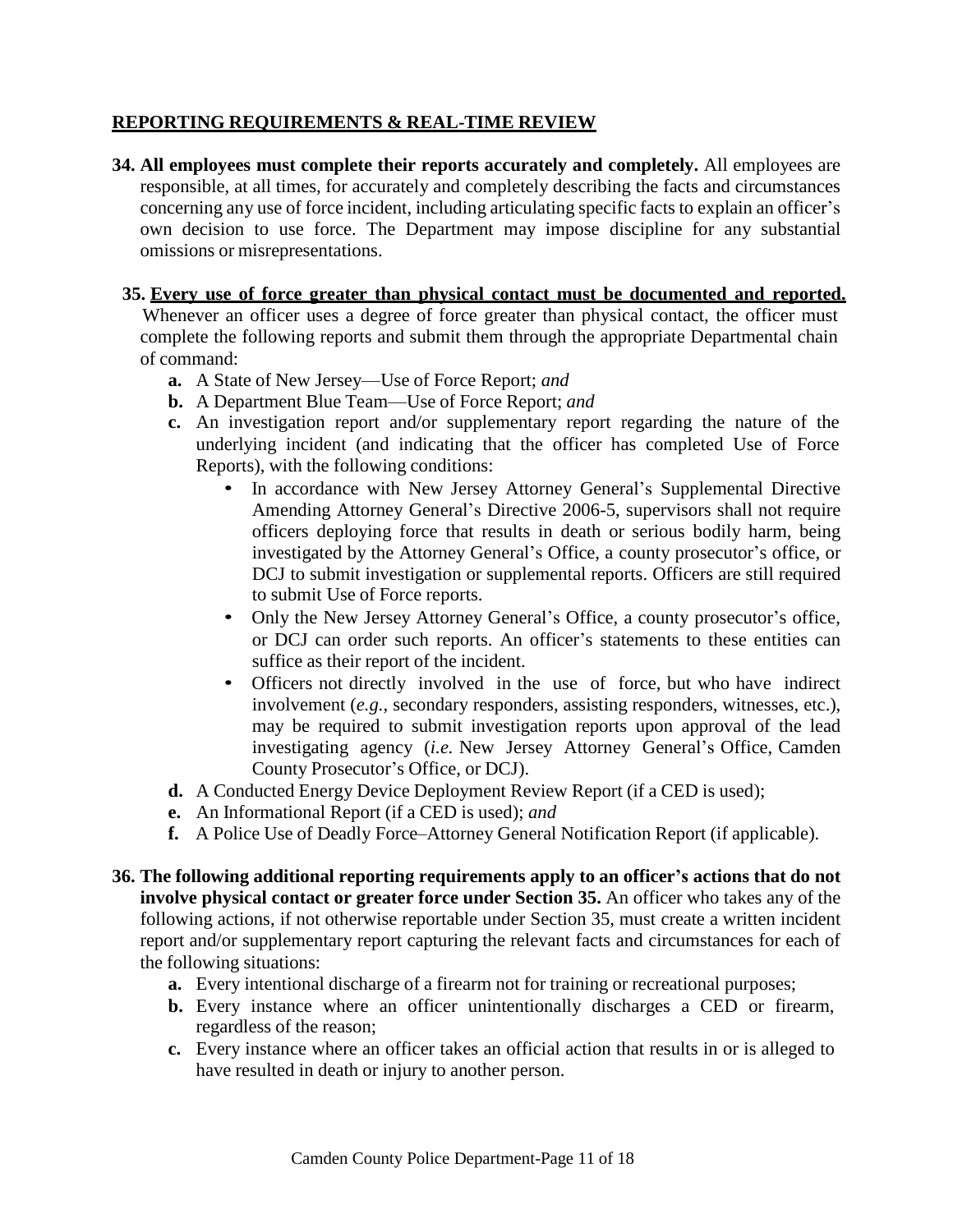- **37. Supervisors have specific responsibilities as part of each use of force review.** The approving Sergeant (or other supervisor) and Watch Commander shall review all reports for accuracy and completeness and shall promptly address any issues, including: policy changes, training needs, weapons or equipment issues, or discipline (*i.e.* an administrative review). Recommendations to modify policy, apply remedial training beyond what can be performed by the supervisor, change weapons, equipment, or tactics, or apply discipline shall be thoroughly documented and forwarded through the chain of command.
	- **a. Sergeants have the following responsibilities:**
		- Ensure all required paper reports and related documents are complete and submitted, review them for accuracy and completeness, and either reject and return for immediate corrections or approve;
		- Review all relevant documents and information, including body-worn camera video and photographs, in order to assess the underlying incident and complete an Administrative Review Report;
		- Log into Blue Team, review the submitted Blue Team Report, and either reject and return for corrections or approve; *and*
		- Assemble all reports and relevant documents and immediately submit them to the Watch Commander.

## **b. Watch Commanders have the following responsibilities:**

- Review all submitted reports, body-worn camera video, photographs, and any other relevant information or documents;
- Log into Blue Team, review the submitted Blue Team Report, and either reject and return for corrections or approve;
- Complete the Use of Force Command Review Report and forward it to Executive Command personnel;
- Scan and attach the Use of Force Command Review Report and all submitted documents to the Blue Team report; *and*
- Forward the Blue Team Report with attachments to the Internal Affairs Unit in Blue Team and forward all paper documents to the Internal Affairs Office (2nd Floor) via inter-office mail.
- **38. Use of force records shall be retained and available according to state law.** All use of force reports shall be retained as required by the New Jersey Division of Revenue and Enterprise Services, Bureau of Records Management (BRM) records retention schedules. Use of force reports are subject to discovery and access through the New Jersey Open Public Records Act.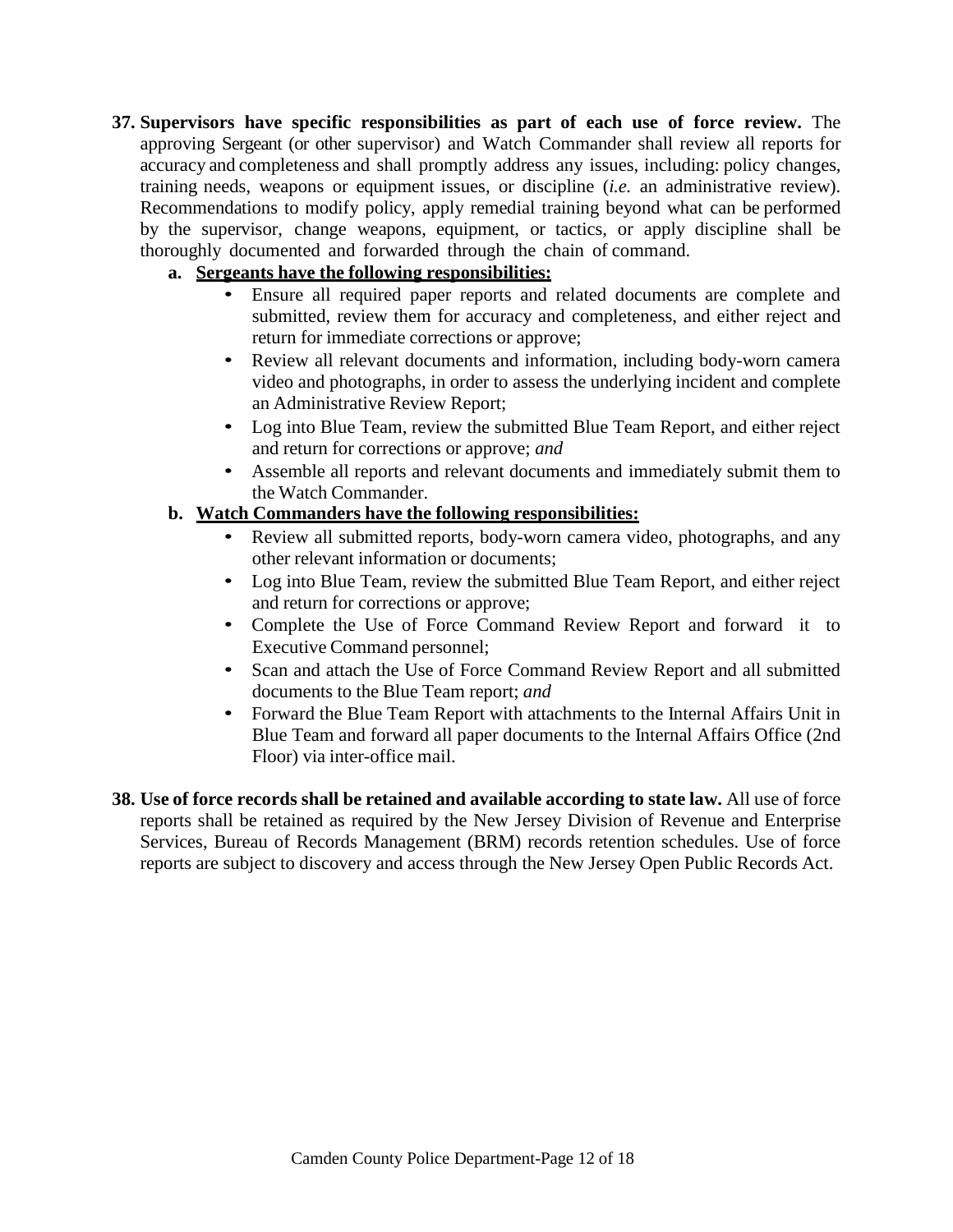## <span id="page-12-0"></span>**INTERNAL AFFAIRS USE OF FORCE REVIEW**

- **39. Use of force incidents will be reviewed by Internal Affairs according to set procedure.** Once a Use of Force Administrative Review Packet has been completed and submitted from the Watch Commander to Internal Affairs, the following procedure will be followed:
	- **a.** Review the Use of Force Administrative Review Packet to ensure all relevant documents are attached and signed, including:
		- Command Review Report
		- Sergeant Administrative Review
		- Incident Report
		- Use of Force Card
		- Use of Force Report
		- Blue Team Report
		- CAD Ticket
		- Arrest Report (if applicable)
		- Tickets/Summons
		- Impound Report
		- Victim Notification Report
		- Medical Discharge Forms (if applicable)
		- Victim Notification Form
		- Photographs
		- Any other additional documentation
	- **b.** Review the Command Review Report for the Watch Commander's findings and whether the officer(s) involved followed Department policy and procedures;
	- **c.** Review the Sergeant's Administrative Review foritsfindings and whether the officer(s) utilized the Critical Decision-Making model;
	- **d.** Review the Incident Report to gain a situational understanding of the reason force was utilized;
	- **e.** Review the officer's body-worn camera footage to ensure the force was necessary, proportionate, and reasonable;
	- **f.** Compare the officer's actions as displayed on the body-worn camera footage with the officer's Incident or Additional Information Report, Use of Force Report, and Blue Team Report (repeat for all officers who utilize force in each incident);
	- **g.** Review all other body-worn camera footage, including from responding officers, to gain a full panoramic view of the incident;
	- **h.** Upload and link all documents into IAPro, along with all body-worn camera footage, Audio Log Transmissions, Blue Team Reports, witness officers involved, and Administrative Review forms;
	- **i.** If there are no issues identified with the incident or the Administrative Review Packet, the incident is routed (via IAPro) and the hard copy of the Review Packet is provided to the Internal Affairs Commander for review;
	- **j.** If there are any issue(s) identified with any application of force, documentation, or body-worn cameras, the Watch Commander (who reviewed the incident) and the reviewing supervisor are contacted and made aware of the issue(s) and provided a date as to when the issue(s) must be resolved and corrected;
	- **k.** If training issues are identified, the issues are brought to the attention of the Internal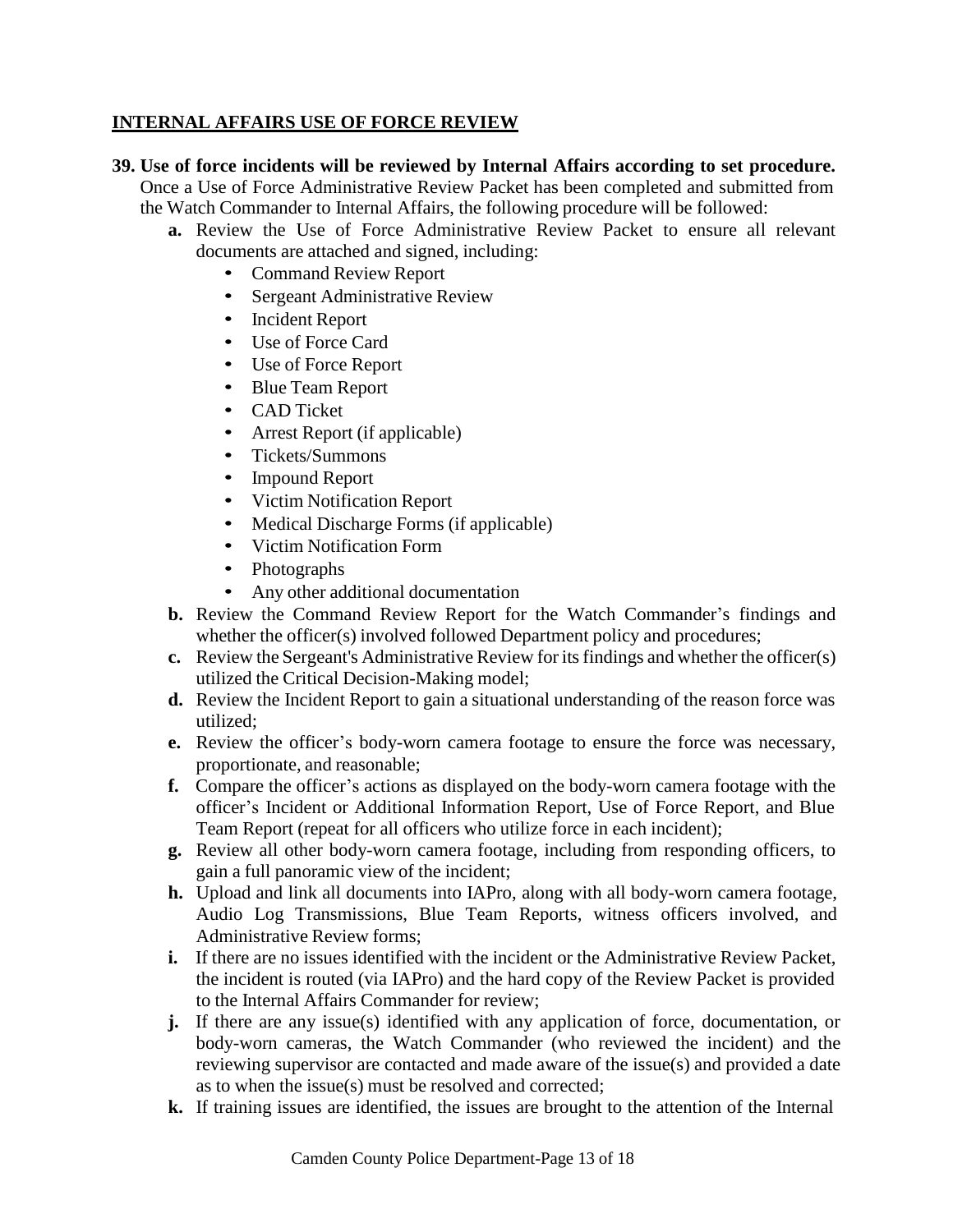Affairs Commander (once the issue is confirmed, the Professional Development and Training Division is contacted, via an EIS Request for Training, for corrective actions);

**l.** If any criminal or rule violations are identified, an Internal Affairs complaint is generated. Rule infractions are forward to Command Level for investigation. Criminal or serious violations are investigated within the Office of Internal Affairs.

## <span id="page-13-0"></span>**USE OF FORCE DATA COLLECTION & ANALYSIS**

**40. The Department shall collect and analyze use of force data**. This Department collects, analyzes, and makes public data regarding uses of force. The Department does so in order to ensure our enforcement practices are fair, non-discriminatory, and involve the minimum amount of force necessary to accomplish a legitimate law enforcement objective.

#### **41. The Professional Standards Division shall issue an annual use of force report and analysis.**

- **a.** The Professional Standards Division is responsible for completing an annual use of force summary report in a manner prescribed by the Camden County Prosecutor. This summary report shall be published and made available to the public upon request.
- **b.** The Professional Standards Division is responsible for completing an annual analysis of the previous calendar year's use of force incidents, Department polices, and use of force practices. Examples of some analytical categories may include, but are not limited to:
	- Use of force by time of day and day of week;
	- Use of force by type of location (*e.g.*, business, residential, or industrial);
	- Use of force by type of incident;
	- Use of force by officer/detective involved;
	- Use of force by division, bureau, unit;
	- Use of force by person's actions;
	- Use of force by type (*e.g.*, deadly force);
	- Use of force resulting in injury to personnel;
	- Use of force resulting in injury to actors;
	- Use of force resulting in arrests;
	- Percentage of use of force vs. total number of custodial arrests.
- **c.** The Professional Standards Division's annual analysis is designed to: (1) identify any broad patterns or trends that could indicate policy ineffectiveness, training needs, equipment upgrade needs, and/or policy modification needs; and (2) identify any pattern or practice of behavior by particular officers that could warrant intervention, remediation, and/or re-training.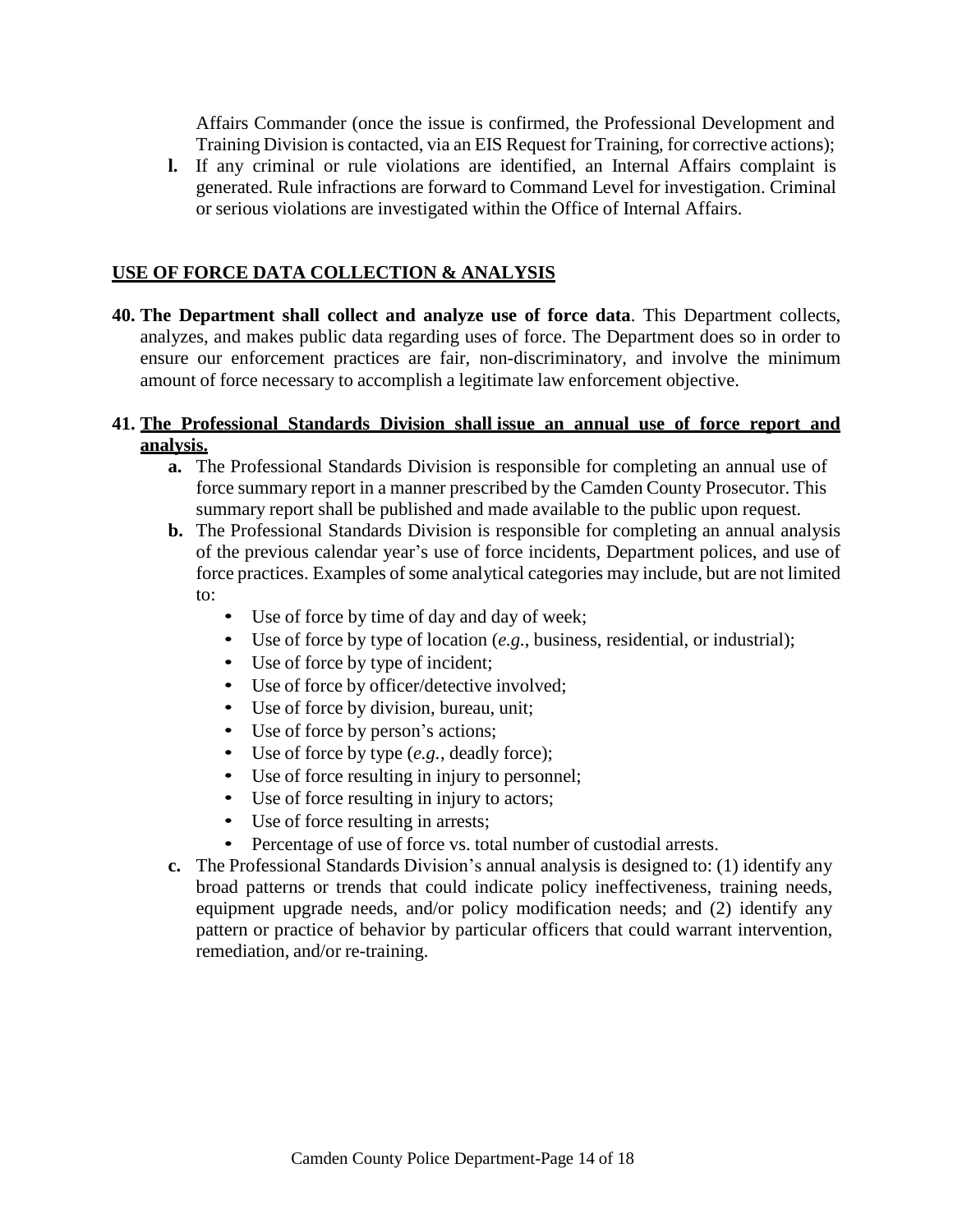## <span id="page-14-0"></span>**TRAINING REGARDING USE OF FORCE**

- **42. All officers shall be issued this directive and receive use of force training.** Prior to being authorized to carry a weapon, all personnel shall receive training regarding use of force and a copy of this directive. The training and issuance of the directive shall be documented and forwarded to the training unit.
	- **a.** A certified instructor shall train all employees who are or may be assigned to duties that require the application of less lethal force.
	- **b.** Training in the use of chemical or natural agents, such as oleoresin capsicum (OC), mace, gas, etc., shall include procedures for the treatment of persons exposed to such chemical/natural agents, as well as safe handling and storage procedures.
	- **c.** Prior to being authorized to carry and use lesslethal ammunition or control and restraint techniques, employees must demonstrate proficiency in the deployment and/or use of such authorized less lethal ammunition and approved control and restraint techniques.
- **43. The Department shall conduct semiannual use of force trainings.** Use of force training shall be conducted semiannually, in concert with the Attorney General's Guidelines. This training must:
	- **a.** Reflect current standards established by statutory and case law, as well as state, county, and Departmental policies, directives, and guidelines;
	- **b.** Be scenario based;
	- **c.** Include the use of force in general, levels of force, the use of deadly force, definitions of critical terms, critical decision making, crisis recognition and response, tactical communications, operational safety tactics, the limitations that govern the use of force and deadly force, and all applicable aspects of Departmental directives;
	- **d.** Integrate the Integrating Communications Assessment and Tactics Training Guide, published by the Police Executive Research Forum; and
	- **e.** Be documented (electronically is permitted) each time it is conducted, listing all personnel being trained.
- **44. Officers have an ongoing obligation to review Department directives and trainings on use of force.** All officers have an ongoing obligation to review the Department's use of force directives and training materials, and to seek clarification any time they have questions or need guidance. This ongoing review may take place via formal supervisor-led training sessions as well as through mentoring opportunities to reinforce the content and philosophies.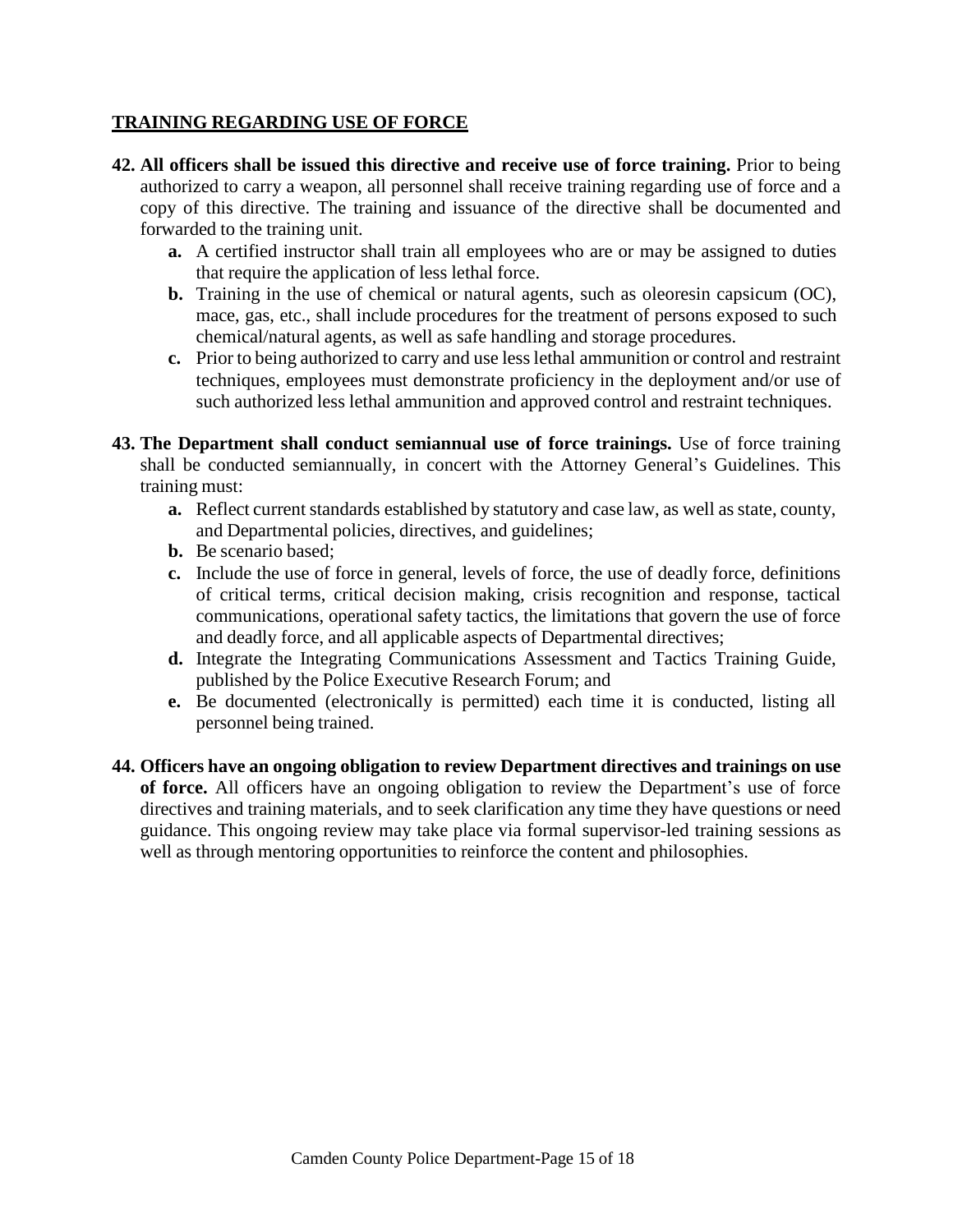# **DEFINITIONS**

- <span id="page-15-0"></span>**1. Active Assailant:** A person who is using or imminently threatening the use of force against another person, with or without a weapon, in an aggressive manner that poses an imminent danger to an officer or another person.
- **2. Active Resistance:** A person who is uncooperative and fails to comply with directions from an officer, and instead attempts to avoid physical control and/or arrest by creating distance between themselves and the officer or the officer's reach. This type of resistance includes but is not limited to evasive movement of the arm, flailing arms, and full flight by running.
- **3. Canine Apprehension:** A properly trained police canine may be used to apprehend an Active Resister whenever the handler has probable cause to believe the person has committed a crime, and less intrusive means of apprehension have been exhausted or, under the circumstances, determined to be ineffective or unavailable. Additional guidance may be found in Department directive CCV4C5.
- **4. Chokehold:** Sometimes referred to as a Neck or Carotid Restraint, a chokehold is a technique that involves applying direct pressure to a person's trachea (windpipe) or airway (front of the neck) with the intention of reducing the intake of air. A Carotid Restraint is a technique that applies direct pressure to the carotid artery (on the side of the neck) restricting the flow of blood to the brain and causing a temporary loss of consciousness.
- **5. Compliance Techniques:** Physical techniques that involve the use of non-impact pressure to sensitive areas of the body (mainly areas of skin covering bone) in order to elicit and maintain control of a person. Compliance techniques include joint manipulation and pressure point techniques, but do not include any technique that restricts blood flow to carotid arteries, causing a person to lose oxygen to the brain.
- **6. Conducted Energy Devices (CED):** A CED is any device approved by the New Jersey Attorney General that is capable of firing darts/electrodes that transmit an electrical charge or current intended to temporarily disable a person. Additional guidance may be found in Department directive CCV4C3.
- **7. Control Instruments:** Tools (such as a baton) applied with non-impact pressure to joints and sensitive areas of the body (mainly areas of skin covering bone) in order to elicit and maintain control of a person. Additional guidance may be found in Department directive CCV3C3.
- **8. Cooperation:** Responsiveness to and compliance with officer requests.
- **9. Critical Decision-Making Model:** The Critical Decision-Making model or "CDM" is an organized way of making decisions about how an officer will act in any situation, including situations that may involve potential uses of force.
- **10. Deadly Force:** Force that an officer uses with the purpose of causing, or which the officer knows to create a substantial risk of causing, death or serious bodily harm. Deadly force is not limited to firing a firearm in the direction of another person, but also includes other particularly dangerous tactics as discussed in Section 20 of this directive.
- **11. De-escalation (De-escalation Techniques):** Actions taken by an officer meant to stabilize a situation and reduce the immediacy of a potential threat so that a potentially dangerous situation with voluntary compliance and without resorting to force.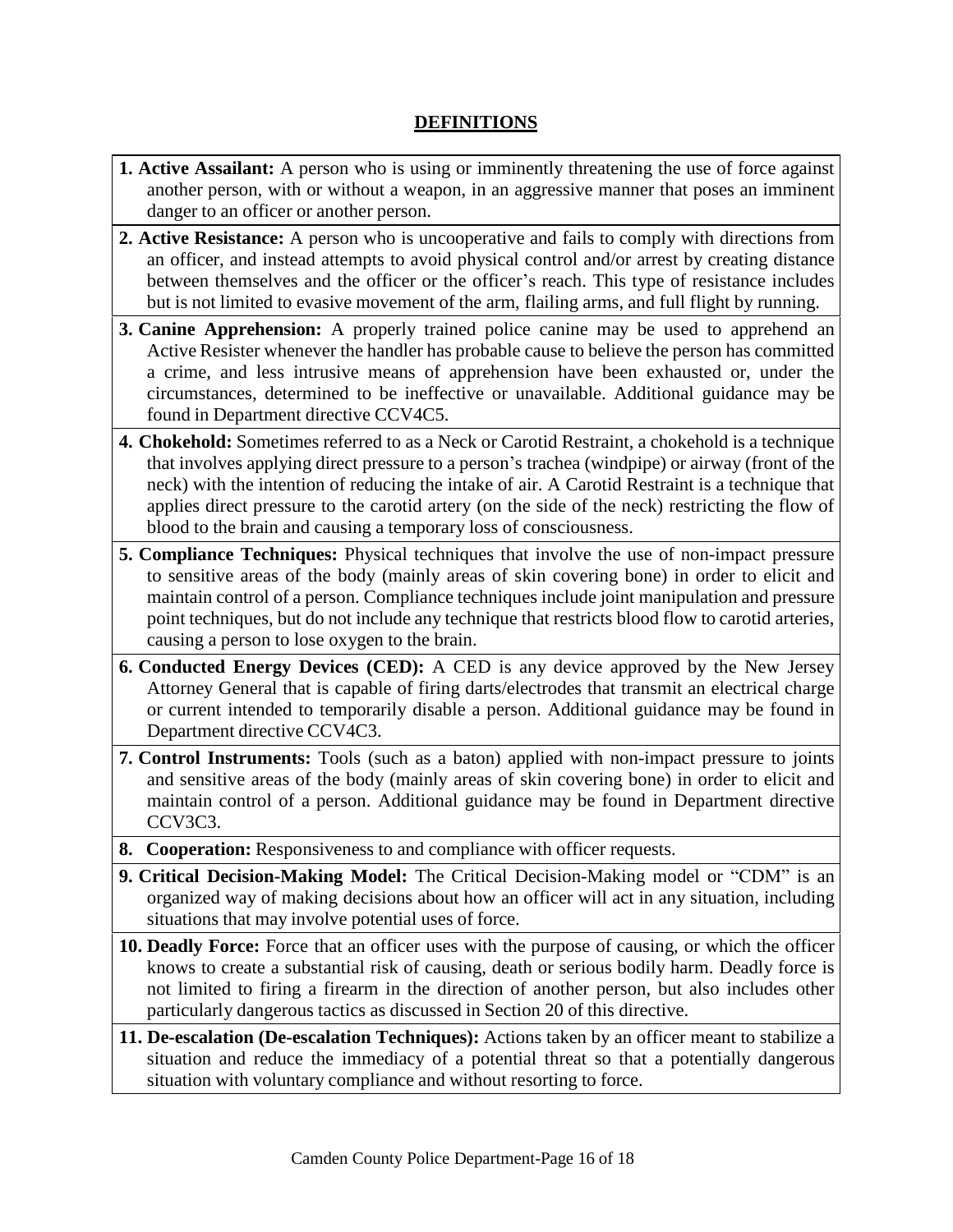- 12. **Employee:** Any employee of the Camden County Police Department, full or part-time, sworn and non-sworn.
- **13. Holding Techniques:** Holding techniques include a firm grip or grab of an arm, wristlocks, come-along holds (*i.e.* escort holds that are not elevated to compliance techniques), controlled take-downs, and pins against the ground or objects, as well as any combination of the above.
- **14. Imminent Danger:** Imminent danger describes threatened actions or outcomes that are immediately likely to cause death or serious bodily harm to an officer or another person, unless action is taken. In order to be *imminent*, the person threatening danger must have the means/instruments and opportunity/ability to cause death or serious bodily harm. The threatened harm does not have to be instantaneous. The period of time involved is dependent on the circumstances and facts of each situation and is not the same in all situations.
- **15. Impact Weapons:** Weapons designed to establish control by means of applying mechanical impact to a person to disable elements of his or her musculoskeletal structure. Impact weapons include batons and less lethal ammunition. The Department trains officers to avoid the use of flashlights, radios, firearms, or any item not specifically designed as an impact weapon, unless immediately necessary and no other practical options are available. Additional guidance may be found in Department directive CCV3C3.
- **16. Officer:** Also known as a law enforcement officer. Any person sworn to enforce the criminal laws of the State of New Jersey, who is certified by the Police Training Commission, or is currently employed by a public safety agency and is authorized to carry a firearm under N.J.S.A. 2C:39-6.
- **17. Oleoresin Capsicum Spray:** Also known as OC Spray or Pepper Spray, this is an inflammatory chemical agent that causes an intense burning sensation of the skin, eyes, and mucous membranes. Direct exposure to a person's eyes will likely result in the eyes closing, tearing, and swelling. When inhaled, a person experiences choking, gagging, gasping for breath, or, on rare occasion, unconsciousness. As a result of these symptoms, a person may experience nausea or temporarily impaired thought processes, or may become disoriented or lose his or her balance.
- **18. Passive Resistance:** A person who is not cooperative, in that the person fails to comply (in a non-movement way) with verbal or other direction from an officer.
- **19. Physical Contact:** Routine or procedural contact necessary to effectively accomplish a legitimate law enforcement objective. Examples include, guiding a subject into a police vehicle, holding the subject's arm while transporting, handcuffing a subject and maneuvering or securing a subject for a frisk.
- **20. Physical Force:** Forceful, concentrated striking movements such as punching and kicking, or focused pressure strikes and pressures. These techniques can be combined with takedowns or pins against the ground or other objects.
- **21. Police Presence:** Police presence established through identification of authority and proximity to the person.
- **22. Proportionate Force:** Actions, including de-escalation and force, which correspond appropriately with the particular circumstances confronting the officer.
- **23. Professional Standards Division:** Division within CCPD that includes the Internal Affairs